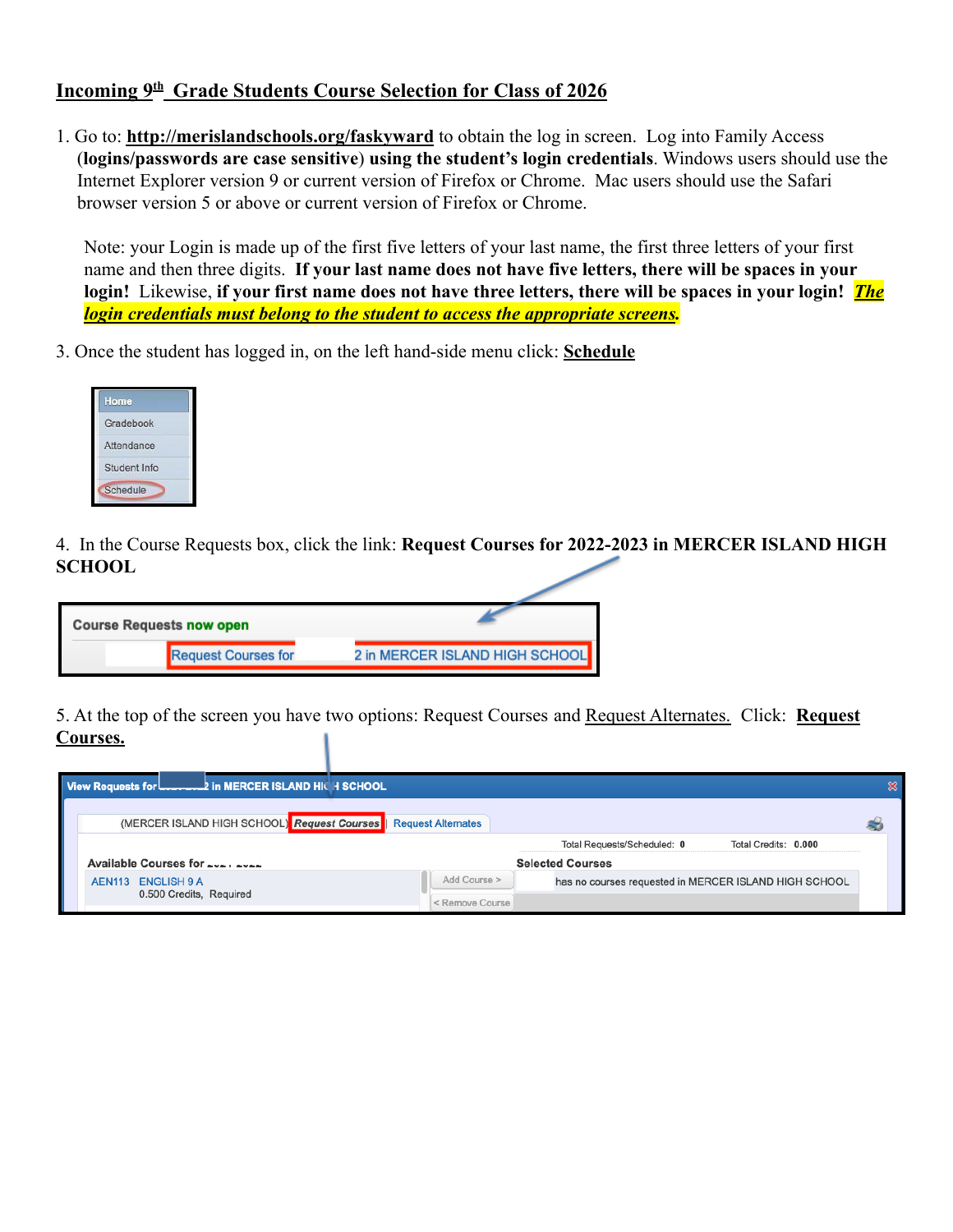6. In the 2022-2023 Available Courses screen **highlight your desired course** in the left-hand column. Then click the **Add Course** button to move the course to your **Selected Courses** list in the right-hand column. Do this for each course request. Because some classes are year-long, and others are only one semester, **watch the total credits** to determine you have selected the appropriate number of classes. 9th graders should have 6.0 total credits.

| <b>View Requests for</b> |                                                      | <b>I MERCER ISLAND HIGH SCHOOL</b>                               |                 |                                 |                                                                       |                      | $\mathbf x$ |
|--------------------------|------------------------------------------------------|------------------------------------------------------------------|-----------------|---------------------------------|-----------------------------------------------------------------------|----------------------|-------------|
|                          |                                                      | (MERCER ISLAND HIGH SCHOOL) Request Courses   Request Alternates |                 |                                 |                                                                       |                      |             |
|                          | Available Courses for zuz 1-zuzz                     |                                                                  |                 |                                 | Total Requests/Scheduled: 12<br>Selected Courses                      | Total Credits: 6.000 |             |
|                          | AEN113 ENGLISH 9 A<br>0.500 Credits, Required        |                                                                  |                 | Add Course ><br>< Remove Course | AEN113 ENGLISH 9 A<br>0.500 Credits, Required                         |                      |             |
|                          | AEN114 ENGLISH 9 B<br>0.500 Credits, Required        |                                                                  |                 |                                 | AEN114 ENGLISH 9 B<br>0.500 Credits, Required                         |                      |             |
|                          | AEN161 HONORS ENGLISH 9 A<br>0.500 Credits, Required |                                                                  |                 |                                 | <b>BSS150 EARLY CIVILIZATIONS SEMESTER</b><br>0.500 Credits, Elective |                      |             |
|                          | AEN162 HONORS ENGLISH 9 B<br>0.500 Credits, Required |                                                                  |                 |                                 | CMA161 ALGEBRA 1 A<br>0.500 Credits, Required                         |                      |             |
|                          | 0.500 Credits, Elective                              | <b>BSS150 EARLY CIVILIZATIONS SEMESTER</b>                       |                 |                                 | CMA162 ALGEBRA 1 B<br>0.500 Credits, Required                         |                      |             |
|                          | 0.500 Credits, Elective                              | <b>BSS157 EARLY CIVILIZATIONS YEARLONG A</b>                     |                 |                                 | <b>DSC155 CHEMISTRY 1</b><br>0.500 Credits, Required                  |                      |             |
|                          | 0.500 Credits, Elective                              | <b>BSS158 EARLY CIVILIZATIONS YEARLONG B</b>                     |                 |                                 | <b>DSC156 PHYSICS 1</b><br>0.500 Credits, Required                    |                      |             |
|                          | CMA131 ALGEBRA E1<br>0.500 Credits, Required         |                                                                  |                 |                                 | EFR111 FRENCH 1 A<br>0.500 Credits, Required                          |                      |             |
|                          | CMA132 ALGEBRA E2<br>0.500 Credits, Required         |                                                                  |                 |                                 | EFR112 FRENCH 1 B<br>0.500 Credits, Required                          |                      |             |
|                          |                                                      |                                                                  | Clear<br>Search |                                 |                                                                       |                      |             |

When this is complete, **select the Request Alternates link** to select 3 alternate electives. Again, highlight the appropriate course and **select Add Course** to move it from the **Available Alternate Courses** list to the **Selected Alternate Courses** list. The alternates will prioritize as you select them, you can change the priority by highlighting the course and using the Move Up or Move Down buttons.

| <b>View Requests for</b>               |                                                                  | <b>In MERCER ISLAND HIGH SCHOOL</b> |  |                                 |                |   |                                   |                                                               |                      |  |
|----------------------------------------|------------------------------------------------------------------|-------------------------------------|--|---------------------------------|----------------|---|-----------------------------------|---------------------------------------------------------------|----------------------|--|
|                                        | (MERCER ISLAND HIGH SCHOOL) Request Courses   Request Alternates |                                     |  |                                 |                |   |                                   |                                                               |                      |  |
|                                        |                                                                  |                                     |  |                                 |                |   | Total Requests/Scheduled: 12      | Total Alternates: 3                                           | Total Credits: 6.000 |  |
| <b>Available Alternate Courses for</b> |                                                                  |                                     |  |                                 |                |   | <b>Selected Alternate Courses</b> |                                                               |                      |  |
| AEN113 ENGLISH 9 A                     | 0.500 Credits, Required                                          |                                     |  | Add Course ><br>< Remove Course |                | ⊕ |                                   | <b>EMC111 MANDARIN CHINESE 1 A</b><br>0.500 Credits, Required |                      |  |
| <b>AEN114</b>                          | <b>ENGLISH 9 B</b><br>0.500 Credits, Required                    |                                     |  |                                 | $\overline{2}$ |   |                                   | FAP121 STEEL BAND A<br>0.500 Credits, Required                |                      |  |
| <b>AEN161</b>                          | <b>HONORS ENGLISH 9 A</b><br>0.500 Credits, Required             |                                     |  |                                 | 3              |   | <b>FAP910</b>                     | <b>MUSIC TECHNOLOGY</b><br>0.500 Credits, Elective            |                      |  |

Every effort is made to place students into their first choices for electives, but because of scheduling constraints and the possibility of requests exceeding capacity, alternates are required.

7. When your requested course selections are complete, click the **printer icon** to print out a copy of the requests for your records.